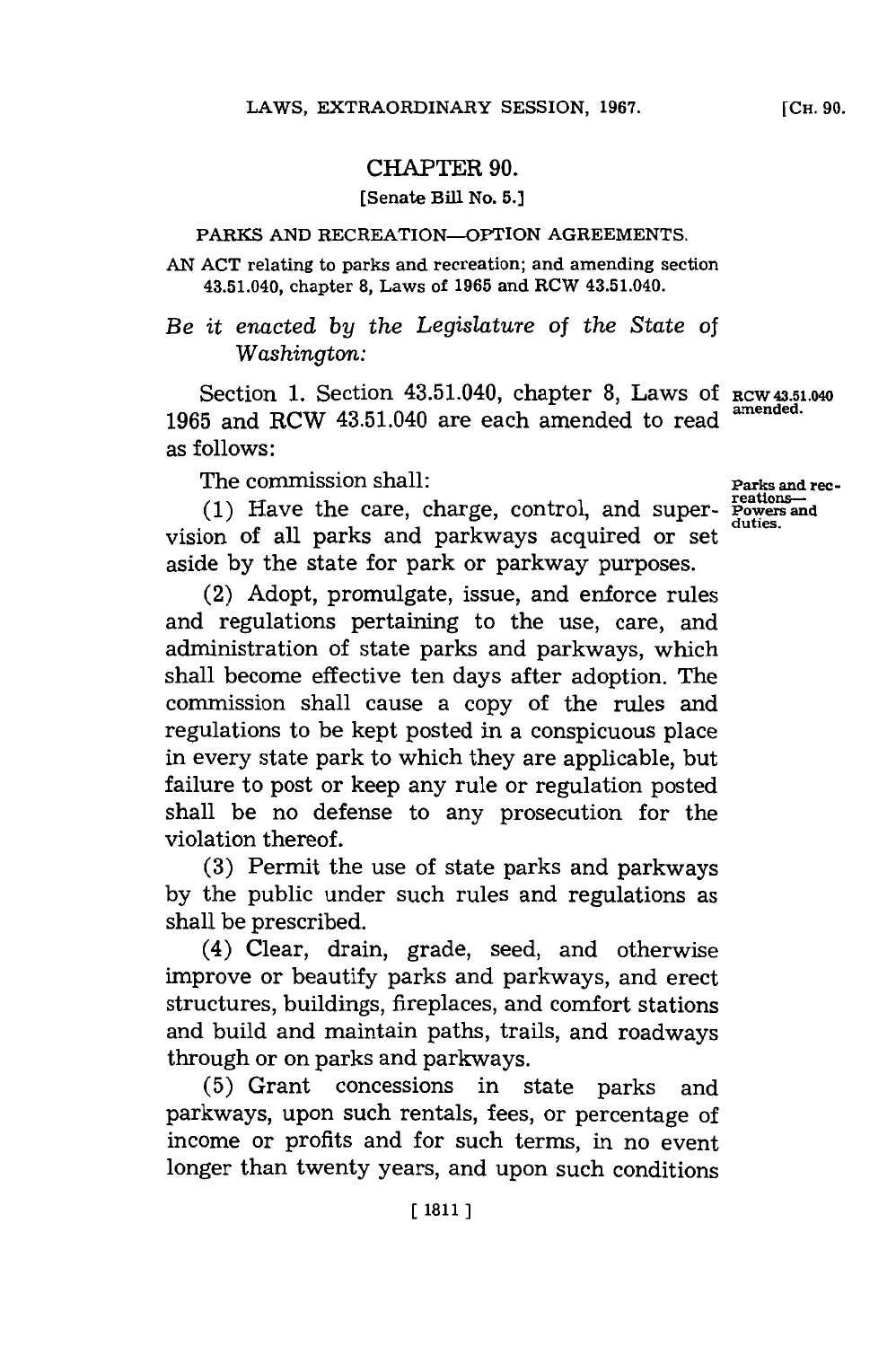**CH. 90.]**

**Parks and rec- reations-Powers and duties.**

as shall be approved **by** the commission: *Provided,* That the commission may, **by** unanimous consent of its members grant such concessions for terms not to exceed forty years in state parks and parkways lying within the Columbia basin area in Douglas, Grant, Franklin, and Walla Walla counties and within Mount Spokane state park. No concession shall be granted which will prevent the public from having free access to the scenic attractions of any park or parkway.

**(6)** Employ such assistance as it deems necessary.

**(7) By** majority vote of its authorized membership select and purchase or obtain options upon, lease, or otherwise acquire for and in the name of the state such tracts of land, including shore and tide lands, for park and parkway purposes as it deems proper. If the commission cannot acquire any tract at a price it deems reasonable, it may, **by** majority vote of its authorized membership, obtain title thereto, or any part thereof, **by** condemnation proceedings conducted **by** the attorney general as provided for the condemnation of rights of way for state highways. Option agreements executed under authority of this subdivision shall be valid only if:

(a) The cost of the option agreement does not exceed one dollar; and

**(b)** Moneys used for the purchase of the option agreement are from (i) funds appropriated therefor, or (ii) funds appropriated for undesignated land acquisitions, or (iii) funds deemed **by** the commission to be in excess of the amount necessary for the purposes for which they were appropriated; and

(c) The maximum amount payable for the property upon exercise of the option does not exceed the appraised value of the property.